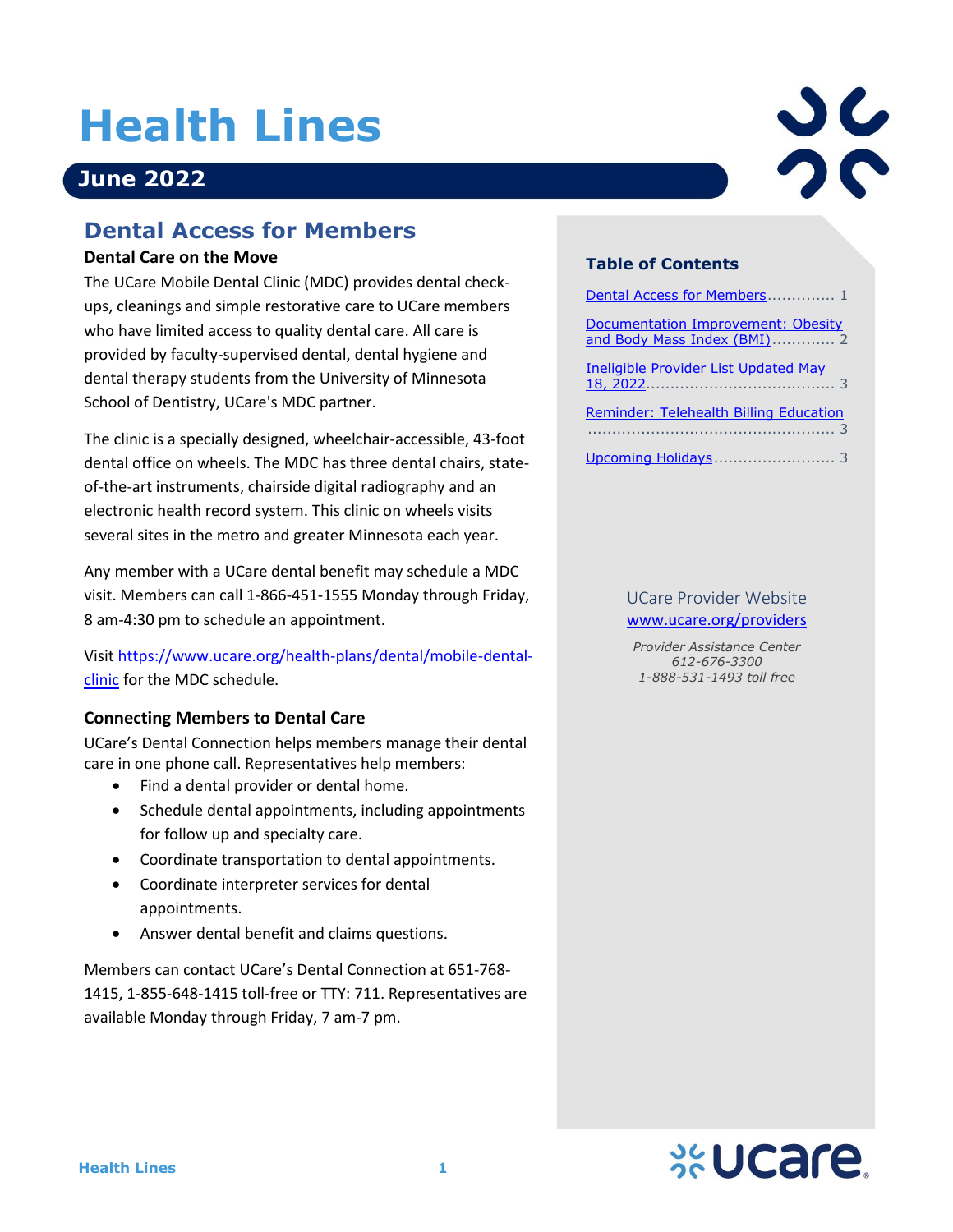#### **Adult Dental Kits**

*Only available for UCare's Minnesota Senior Health Options (MSHO), UCare Connect + Medicare, UCare Advocate Choice and UCare Advocate Plus members.*

Members are eligible to receive the Adult Dental Kit once every three years. On the years the member does not receive the Adult Dental Kit, they can request the Adult Dental Refill Kit. Members are not eligible to receive the Adult Dental Refill Kit in the same year they receive the complete Adult Dental Kit. To order either kit, eligible members may call UCare customer service at the number listed on the back of their member ID card.

Adult Dental Kits include:

- Rechargeable toothbrush with charger
- Two extra brush heads
- Toothpaste
- Dental floss



Adult Dental Refill Kits include:

- Two toothbrush heads
- Toothpaste
- <span id="page-1-0"></span>• Dental floss



## **Documentation Improvement: Obesity and Body Mass Index (BMI)**

When documenting obesity, specify<sup>1</sup>:

| Type                              | Overweight, obese, morbidly (severely) obese, morbid obesity with<br>alveolar hypoventilation (Pickwickian's) or obesity hypoventilation<br>syndrome. |
|-----------------------------------|-------------------------------------------------------------------------------------------------------------------------------------------------------|
| Cause                             | Due to excess calories, drug-induced obesity - specify drug.                                                                                          |
| Weight and BMI                    | Documenting the BMI alone is not enough to satisfy the HEDIS <sup>®</sup><br>requirement. Document both the weight and the calculated BMI value.      |
| Associated comorbid<br>conditions | For example, hypertension, diabetes or COPD.                                                                                                          |

Obesity is defined as having a BMI of 30 or more and morbid obesity as having a BMI of 40 or more. A diagnosis of obesity or morbid obesity cannot be assigned based on the BMI value alone and needs to be documented by the provider, if valid. Proper documentation and reporting of all active conditions and relevant historical conditions supports the medical needs of your patients.

<sup>1</sup>Optum: *Documenting to satisfy reporting requirements 01/08/2020*